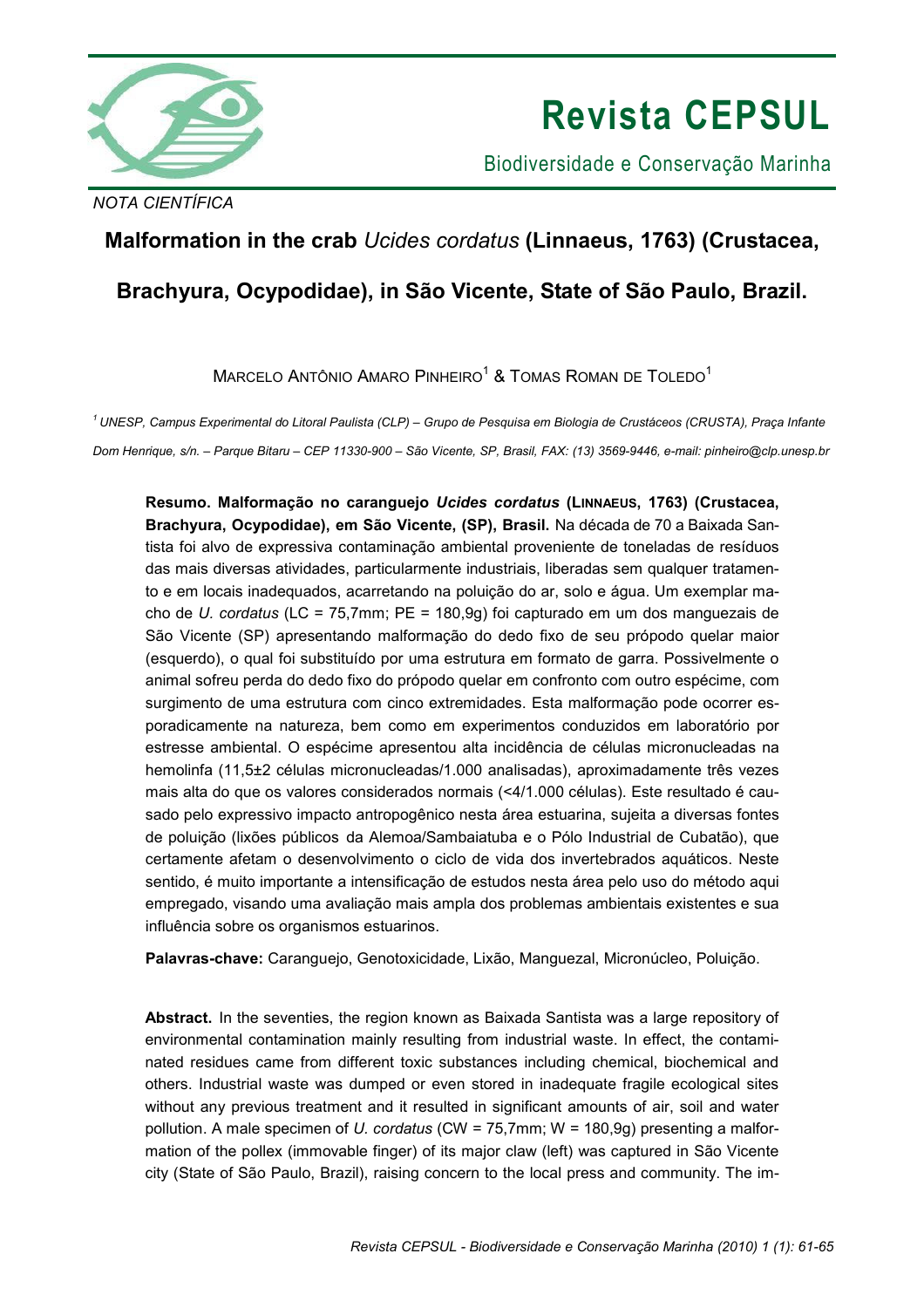movable finger of the propodus segment in the claw of this specimen was modified into a structure in the form of a talon. This structure resembling an avian claw was comprised of five fixed ends united at the base. This might be a result from an injury of the original corpus structure while in a confrontation with another specimen. The newly found sample showed a high incidence of micronucleated cells in the haemolymph (11.5±2 micronucleated cells/1,000 analyzed cells), approximately three times higher than normally reported (<4/1,000 cells). Perhaps this suggests the effect of an environmental influence in the morphology of the organism, most likely linked to the several sources of pollution in the region (public dump of Alemoa/Sambaiatuba, and the industrial conglomerate of Cubatão). We propose that similar measurements could be used in the estuarine area to assess and evaluate ecological risks and adverse biological effects.

**Key words:** Crab, Genotoxicity, Public Dump, Mangrove, Micronuclei, Pollution.

*Ucides cordatus* (Linnaeus, 1763) is a crab species of great importance, endemic to mangroves. It processes senescent leaves available on the sediment and it is an essential component in some nutrient cycles (WOLFF *et al*. 2000, KOCH & WOLFF 2002). In recent years, this species has been under intense predation as food for human consumption in Brazil, particularly in the Northern (ISAAC-NAUM 2006) and Northeastern regions (IVO *et al*. 1999, 2000), where it is an important source of income for traditional communities (FISCARELLI & PINHEIRO, 2002). A male adult specimen of this species, measuring 75.7mm of carapace width (CW) and weighting 180.9g (W), was captured by a local resident in the banks of an estuarine canal from the Jockey Clube district, in São Vicente, State of São Paulo (23°56'16,2"S - 46°23'32,9"W). The unusual malformation of the cheliped motivated the collector of the crab to keep it alive and report his finding to the local press. A local newspaper ("Expresso Popular") contacted us to examine the specimen when a malformation of the immovable finger of the propodus from the left major claw was noticed. Instead of the expected single immovable finger connected to a moveable one (Fig. 1-A), we found five ends with the same morphology, but united at the base forming a hand-like structure (Fig. 1-B). In

a detailed inspection of the malformation, the existence of a scar under the exoskeleton was observed. The scar was easily identifiable due to the lower calcification and the translucent aspect of the wound. Possibly, the animal suffered a severe mechanical injury while interacting with another specimen of this species, which caused the wound or loss of the cheliped pollex. This probably happened due to a confrontation with another male of the species during the "andada" (which loosely translated means "wandering or shopping around") given this animal was found far from its vegetation niche after crossing the channel. This agonistic behavior between adult males is common in crabs due to territoriality, and it is particularly strong during the reproductive activities (PINHEIRO & FRANSOZO 1999, MARIAPPAN *et al*. 2000), mainly in *U. cordatus* (GÓES *et al.* 2000). It is possible that the specimen's wound became susceptible to contamination and excessive loss of haemolymph following an extensive injury. Injuries of such extent and nature may cause abnormalities in the chelipeds, as described by OKAMOTO (1991) of the deep sea crab *Geryon affinis* (Edwards A.M. & Bouvier, 1894). Abnormalities have been induced in laboratory experiments with *Procambarus clarkii* (Girard, 1852), originated from aberrant regeneration of local nerves, which develops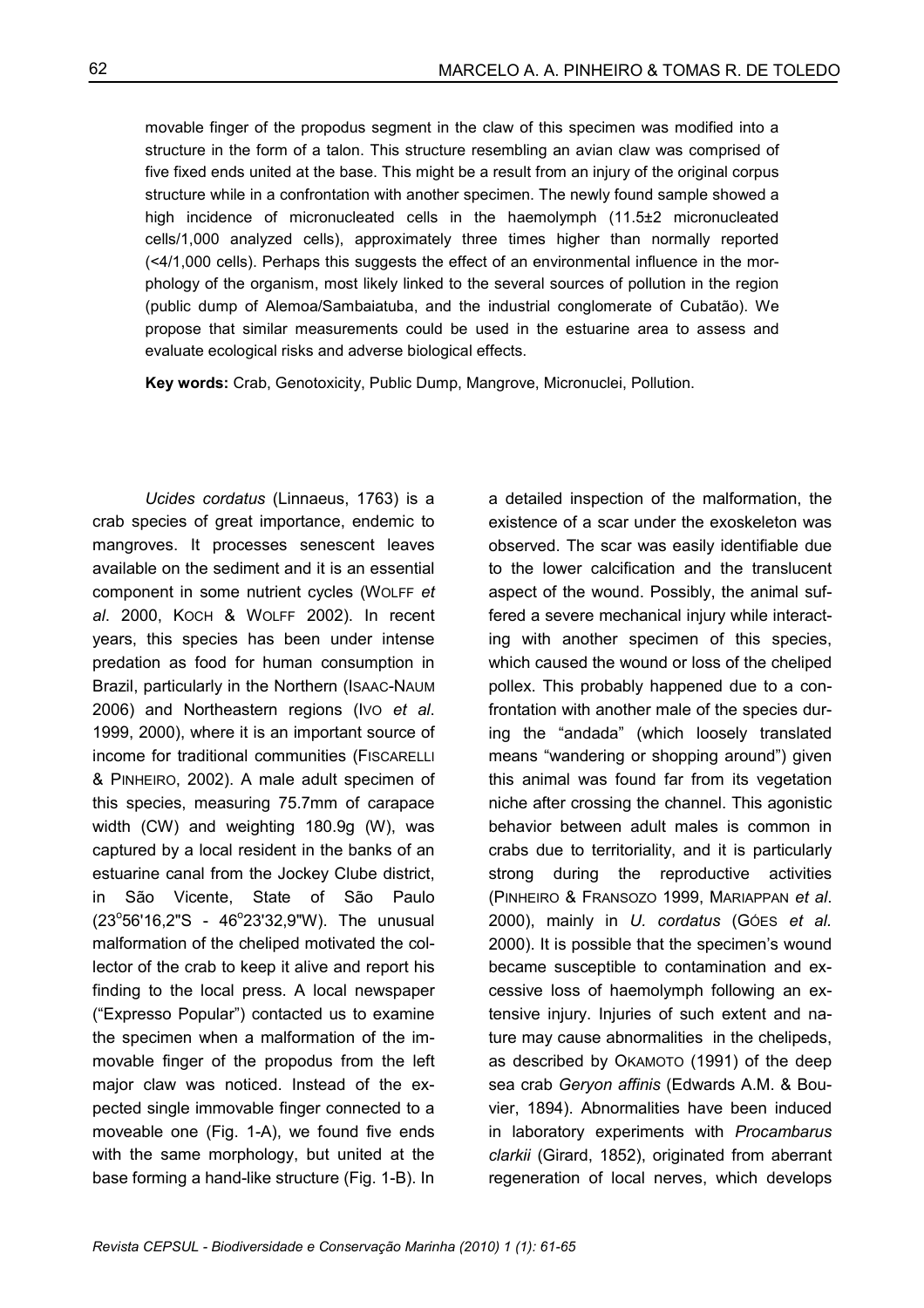

**Figure 1.** *Ucides cordatus* (Linnaeus, 1763). Male, adult specimen collected in São Vicente (São Paulo), showing malformation of the immovable finger of the propodus in major cheliped (A, overall view of the specimen showing the malformation of the left cheliped in comparison to the normal right one; B-C, Close view of the malformation in the propodus of the left cheliped in internal and external view, respectively). Arrow = "scar" on the exoskeleton evidencing the location of the mechanic injury.

into a radicular form and elongates, giving rise to extra claw or dactylus (NAKATANI *et al.*,1998). In addition, malformation may be the result of stress due to inappropriate environmental conditions. A sample of the haemolymph was taken for the analyses of micronucleated cells for further investigation. The haemolymph sample was extracted with a syringe (21 gauge) inserted at the articulated membrane between the carpus and the propodus of the major claw. The haemolymph was dropped into three slides to prepare a smear, dried at room temperature (20-30 min) and dehydrated in Methanol Absolute (6-8 min). The samples were dyed in a 5% Giemsa solution, in a pH 8.0 phosphate buffer  $(Na_2HPO_4 +$  $KH<sub>2</sub>PO<sub>4</sub>$ ) for 20 min. Following that, the slides were washed in deionized water and dried at room temperature. Using a microscope coupled with an image analysis system (KS-300® Software - Carl Zeiss), 2,000 cells were inspected for the presence of micronuclei in each slide and the frequency of micronucleated cells/1,000 cells (FMN) calculated. The specimen showed a FMN ranging from 9.5 to 13.5/1,000 cells, with mean of 11.5  $\pm$  2 micronucleated cells/1,000 analyzed cells, approximately three times higher than values reported as normal (FMN < 4/1,000 cells, according to SCARPATO *et al.* 1990 and FOSSI *et al.* 2000). This suggests that this organism was subjected to intense stress caused by environmental adverse effects. In the seventies, the region known as Baixada Santista was a large repository of environmental contaminated waste resulting from tons of residues derived from many different sources, mostly from industries in the area. Industrial waste was dumped anywhere indiscriminately, mostly in ecologically fragile sites, without any previous kind of treatment and it resulted in very significant amounts of air, soil and water pollution. The area where this specimen was collected is located very close to two public dumps (Alemoa and Sambaiatuba) and an important Industrial conglomerate (Cubatão). There is a great diversity of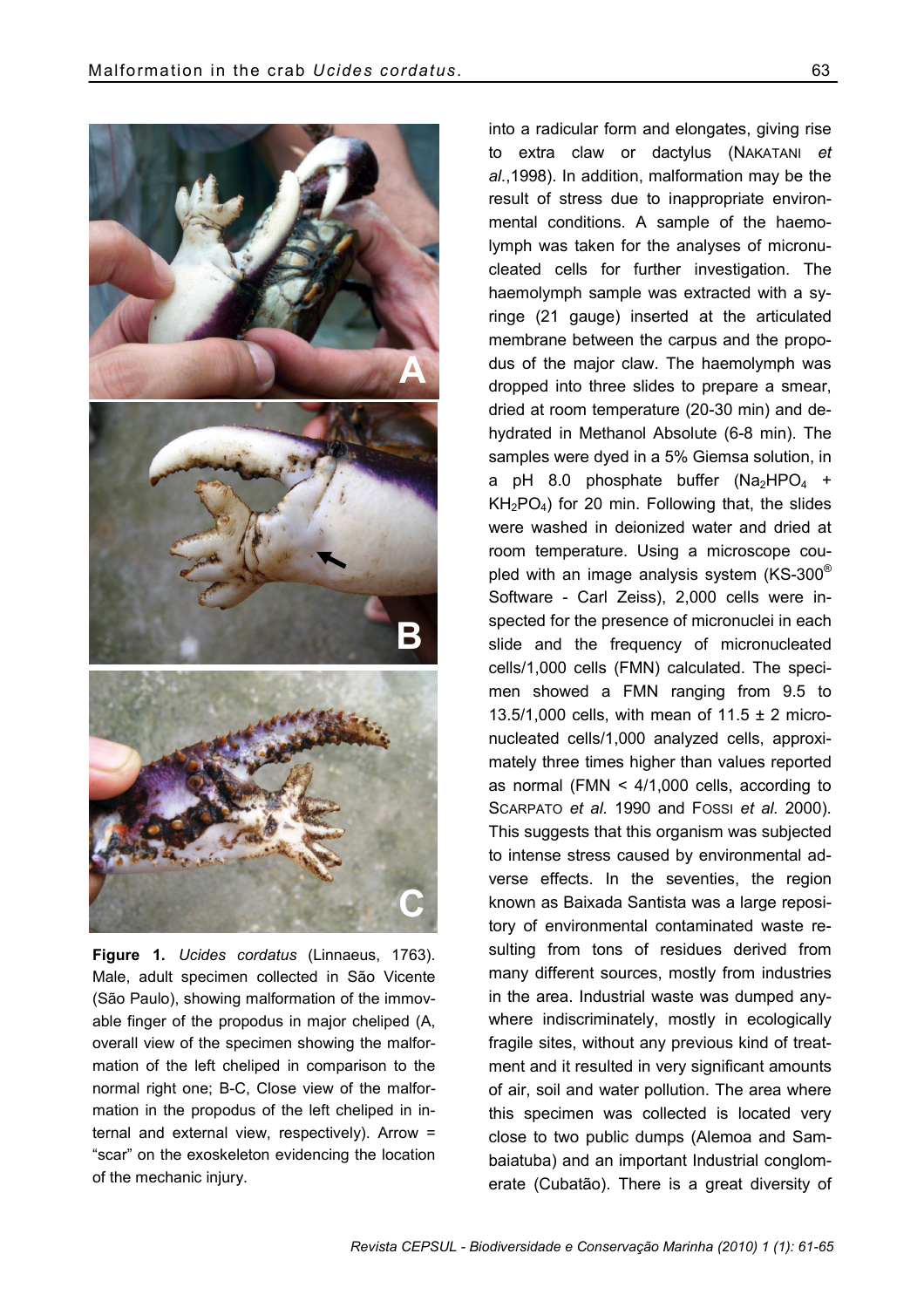chemical pollutants occurring in this estuarine area. Previous studies reveal a significant water contamination by Arsenic, Manganese and Phenol (CETESB 2001) and sediment contamination by Cadmium (DENIS ABESSA unpublished work), Mercury (SIQUEIRA *et al.* 2005), and hydrocarbon products (CESAR *et al.* 2006). It is known that sufficiently high intensity exposure to single chemicals can produce mutation in animals. This fact is maximized in this specific area because it involved simultaneous and multiple types of adverse environmental exposures capable of originating malformations. This region was considered once one of the most polluted in the world (VIOLA 1987), and despite policies and actions from environmental agencies, mutations are still observed in various animals, particularly in aquatic invertebrates (BRUNETTI *et al.* 1998, WRISBERG *et al.* 1992). It is our thought that the intensification of studies in this area with the same methodology used in this study is of utmost importance for a broader evaluation of the current ecological risks we face and their consequence for the morphology of estuarine life.

#### **Acknowledgement**

We acknowledge Mr. Manoel Soares, for the capture of the specimen; Dr. Denis M. S. Abessa (UNESP/CLP), for discussions that resulted in this work; and to Dr. Áurea M. Ciotti / Regina C. Soiffer for English suggestions / review, respectively.

### **References**

- BRUNETTI, R.; F. MAJONE; I. GOLA & C. BELTRAME. 1988. The micronucleus test: examples of application to marine ecology. Mar. Ecol. Prog. Ser., 44: 65-68.
- CESAR, A.; C.D.S. PEREIRA; A.R. SANTOS; D.M.S. ABESSA; N. FERNÁNDEZ; R.B. CHOUERI & T.A. DELLVALLS. 2006. Ecotoxicological assessment of sediments from the Santos and São Vicente Estuarine System – Brazil. Braz. J.

Oceanogr. 54: 55-63.

- CETESB. 2001. Sistema Estuarino de Santos e São Vicente. Relatório Técnico da Companhia de Tecnologia de Saneamento Ambiental, São Paulo, 141p.
- FISCARELLI, A.G. & PINHEIRO, M.A.A. 2002. Perfil sócio-econômico e conhecimento etnobiológico do catador de caranguejo-uçá, *Ucides cordatus* (Linnaeus, 1763), nos manguezais de Iguape (24o41'S), SP, Brasil. Actualidades Biologicas 24: 39-52.
- FOSSI, M.C.; S. CASINI ; C. SAVELLI ; C. CORBELLI; E. FRANCHI ; N. MATTEI; J.C. SANCHEZ-HERNANDEZ; I. CORSI; S. BAMBER & M.H. DEPLEDGE. 2000. Biomarker responses at different levels of biological organization in crabs (*Carcinus aestuarii*) experimentally exposed to benzo[a]pyrene. Chemosphere 40: 861-874.
- GÓES, P.; F.D.F. SAMPAIO; T.M.S. CARMO; G.C. TÔSO & M.S. LEAL. 2000. Comportamento e períodos reprodutivos do caranguejo do mangue *Ucides cordatus*. Anais do Simpósio de Ecossistemas Brasileiros: Conservação/ Vitória, ES. Publicações da Academia de Ciências do Estado de São Paulo 109: 335- 348.
- ISAAC-NAUM, V.J. 2006. Explotação e manejo dos recursos pesqueiros do litoral amazônico: um desafio para o futuro. **Ciência e Cultura** 58 (3): 33-36.
- IVO, C.T.C.; A.F. DIAS; E.R.O. BOTELHO; R.I. MO-TA; J.A. VASCONCELOS & S.E.M. VASCONCE-LOS. 2000. Caracterização das populações de caranguejo-uçá, *Ucides cordatus cordatus* (Linnaeus, 1763), capturadas em estuários do Nordeste do Brasil. Bol. Téc. Cient. CEPENE 8: 9-43.
- IVO, C.T.C. & T.C.V. GESTEIRA. 1999. Sinopse das observações sobre a bioecologia e pesca do caranguejo-uçá, *Ucides cordatus cordatus*  (Linnaeus,1763), capturado em estuários de sua área de ocorrência no Brasil. Bol. Téc. Cient. CEPENE 7: 9-52.
- Koch, V. & M. Wolff. 2002. Energy budget and ecological role of mangrove epibenthos in the